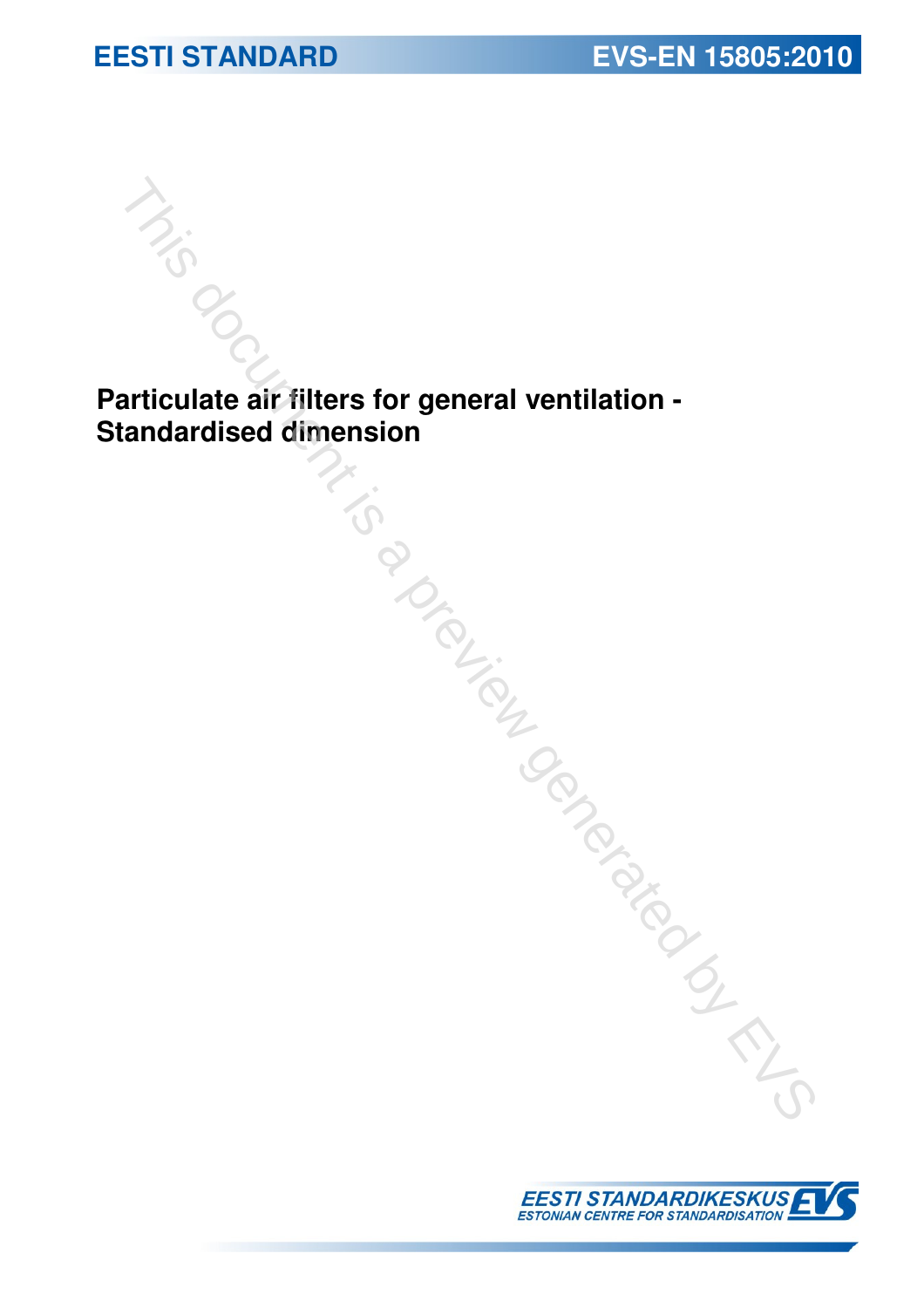### **EESTI STANDARDI EESSÕNA NATIONAL FOREWORD**

| Käesolev Eesti standard EVS-EN 15805:2010<br>sisaldab Euroopa standardi EN 15805:2009<br>ingliskeelset teksti.                                                                                                            | This Estonian standard EVS-EN 15805:2010<br>consists of the English text of the European<br>standard EN 15805:2009.                                                                                                                          |
|---------------------------------------------------------------------------------------------------------------------------------------------------------------------------------------------------------------------------|----------------------------------------------------------------------------------------------------------------------------------------------------------------------------------------------------------------------------------------------|
| Standard on kinnitatud Eesti Standardikeskuse<br>28.02.2010 käskkirjaga ja jõustub sellekohase<br>teate avaldamisel EVS Teatajas.                                                                                         | This standard is ratified with the order of<br>Estonian Centre for Standardisation dated<br>28.02.2010 and is endorsed with the notification<br>published in the official bulletin of the Estonian<br>national standardisation organisation. |
| Euroopa standardimisorganisatsioonide poolt<br>rahvuslikele liikmetele Euroopa standardi teksti<br>kättesaadavaks tegemise kuupäev on<br>23.12.2009.                                                                      | Date of Availability of the European standard text<br>23.12.2009.                                                                                                                                                                            |
| Standard on kättesaadav Eesti<br>standardiorganisatsioonist.                                                                                                                                                              | The standard is available from Estonian<br>standardisation organisation.                                                                                                                                                                     |
| Iraino<br>ICS 91.140.30                                                                                                                                                                                                   |                                                                                                                                                                                                                                              |
|                                                                                                                                                                                                                           |                                                                                                                                                                                                                                              |
|                                                                                                                                                                                                                           | <b>PRODUCED</b>                                                                                                                                                                                                                              |
| Standardite reprodutseerimis- ja levitamisõigus kuulub Eesti Standardikeskusele                                                                                                                                           |                                                                                                                                                                                                                                              |
| Andmete paljundamine, taastekitamine, kopeerimine, salvestamine elektroonilisse süsteemi või edastamine ükskõik millises vormis või<br>nillisel teel on keelatud ilma Eesti Standardikeskuse poolt antud kirjaliku loata. |                                                                                                                                                                                                                                              |

#### **Standardite reprodutseerimis- ja levitamisõigus kuulub Eesti Standardikeskusele**

Kui Teil on küsimusi standardite autorikaitse kohta, palun võtke ühendust Eesti Standardikeskusega: Aru 10 Tallinn 10317 Eesti; www.evs.ee; Telefon: 605 5050; E-post: info@evs.ee

#### **Right to reproduce and distribute Estonian Standards belongs to the Estonian Centre for Standardisation**

No part of this publication may be reproduced or utilized in any form or by any means, electronic or mechanical, including photocopying, without permission in writing from Estonian Centre for Standardisation.

If you have any questions about standards copyright, please contact Estonian Centre for Standardisation: Aru str 10 Tallinn 10317 Estonia; www.evs.ee; Phone: +372 605 5050; E-mail: info@evs.ee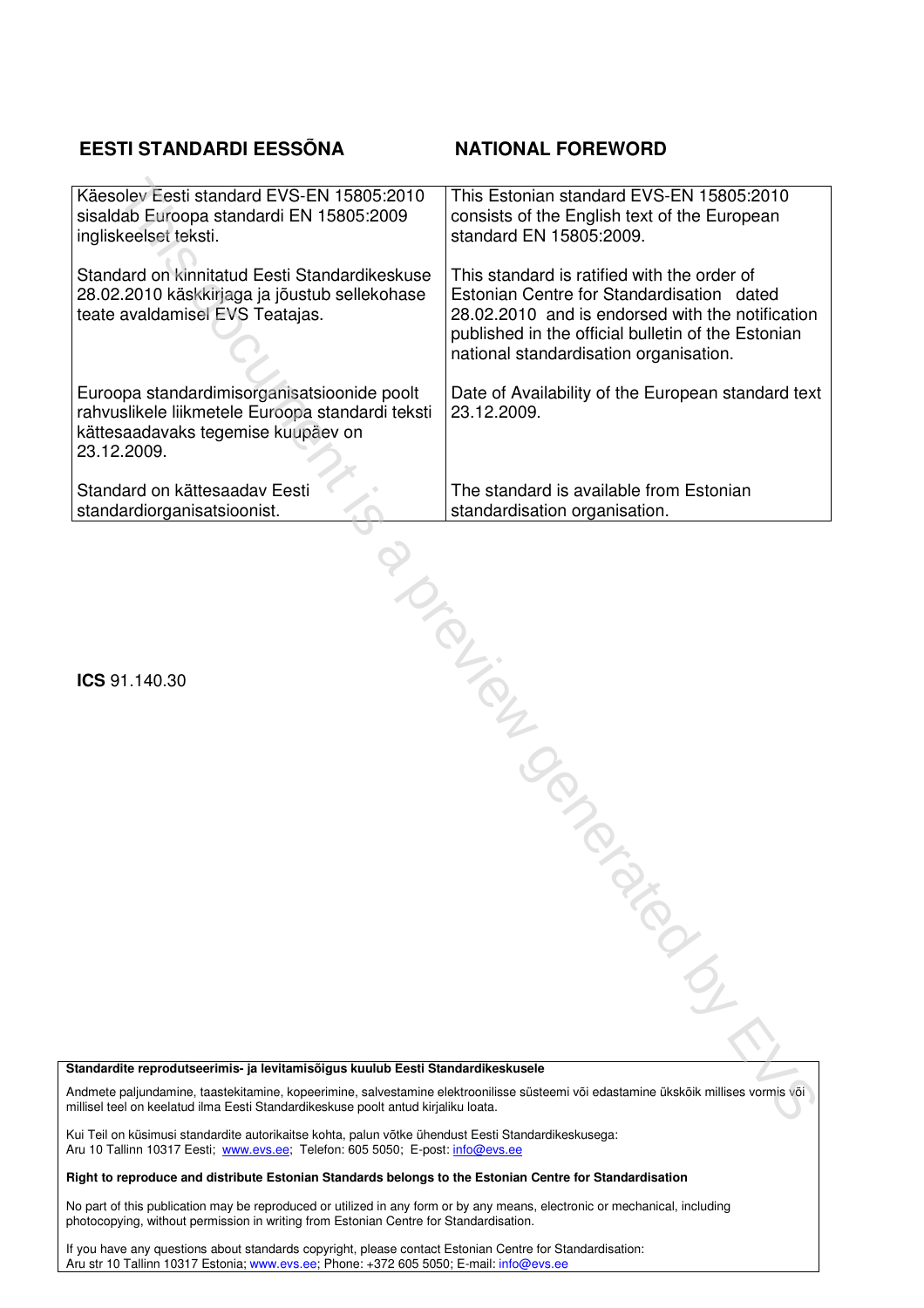# EUROPEAN STANDARD NORME EUROPÉENNE EUROPÄISCHE NORM

# **EN 15805**

December 2009

ICS 91.140.30

English Version

### Particulate air filters for general ventilation - Standardised dimensions

Filtres à air de ventilation générale pour l'élimination des particules - Dimensions normalisées

 Partikel-Luftfilter für die allgemeine Raumlufttechnik - Standardisierte Abmessungen

This European Standard was approved by CEN on 21 November 2009.

CEN members are bound to comply with the CEN/CENELEC Internal Regulations which stipulate the conditions for giving this European Standard the status of a national standard without any alteration. Up-to-date lists and bibliographical references concerning such national standards may be obtained on application to the CEN Management Centre or to any CEN member.

This European Standard exists in three official versions (English, French, German). A version in any other language made by translation under the responsibility of a CEN member into its own language and notified to the CEN Management Centre has the same status as the official versions.

CEN members are the national standards bodies of Austria, Belgium, Bulgaria, Cyprus, Czech Republic, Denmark, Estonia, Finland, France, Germany, Greece, Hungary, Iceland, Ireland, Italy, Latvia, Lithuania, Luxembourg, Malta, Netherlands, Norway, Poland, Portugal, Romania, Slovakia, Slovenia, Spain, Sweden, Switzerland and United Kingdom.



EUROPEAN COMMITTEE FOR STANDARDIZATION COMITÉ EUROPÉEN DE NORMALISATION EUROPÄISCHES KOMITEE FÜR NORMUNG Tanguay River

**Management Centre: Avenue Marnix 17, B-1000 Brussels**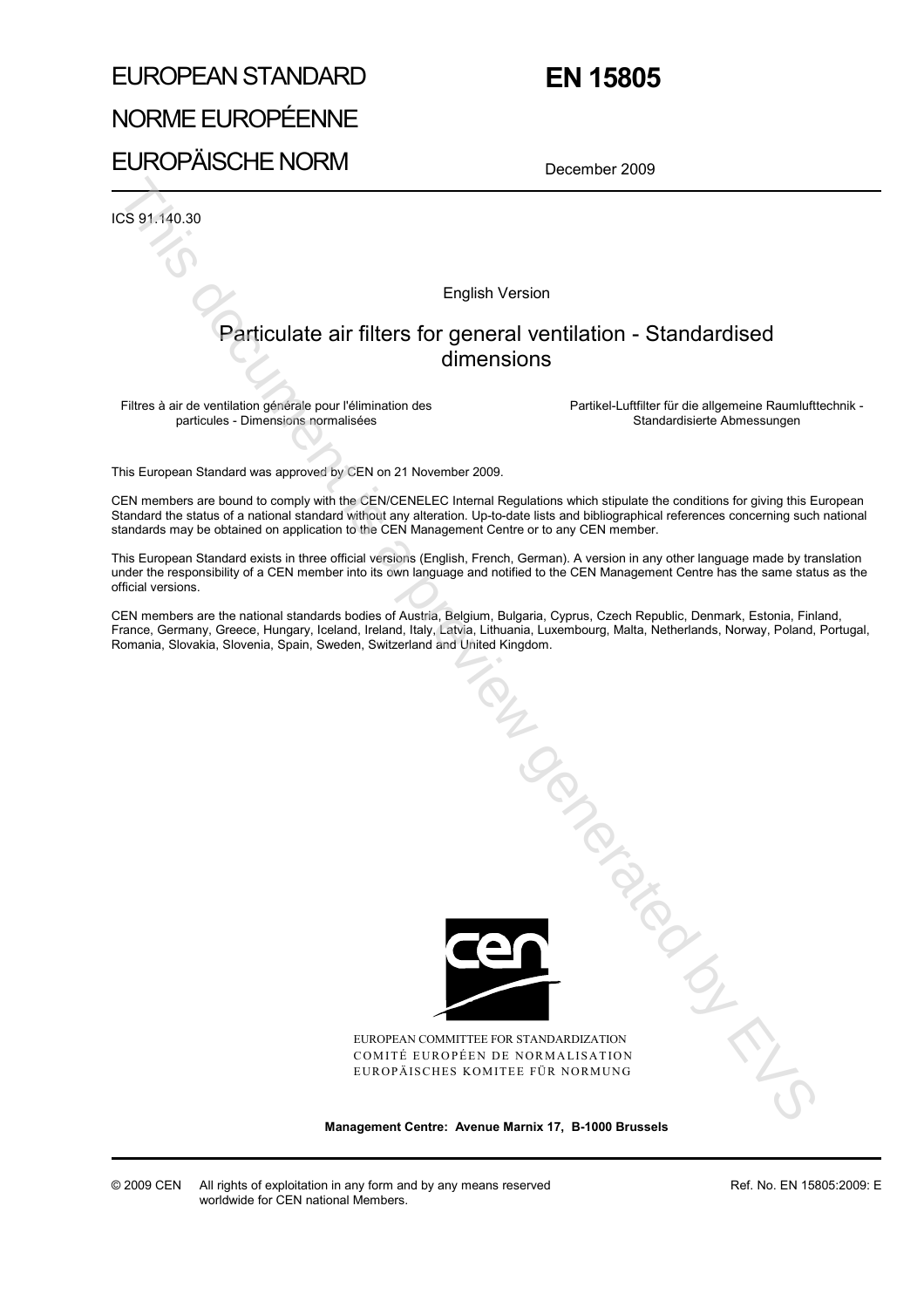# **Contents**

| 1                       |                                 |
|-------------------------|---------------------------------|
| $\boldsymbol{2}$        |                                 |
| 3                       |                                 |
| $\overline{\mathbf{4}}$ |                                 |
|                         |                                 |
|                         | BIL<br>Januar<br><b>SIRICAL</b> |
| $\mathbf{2}$            |                                 |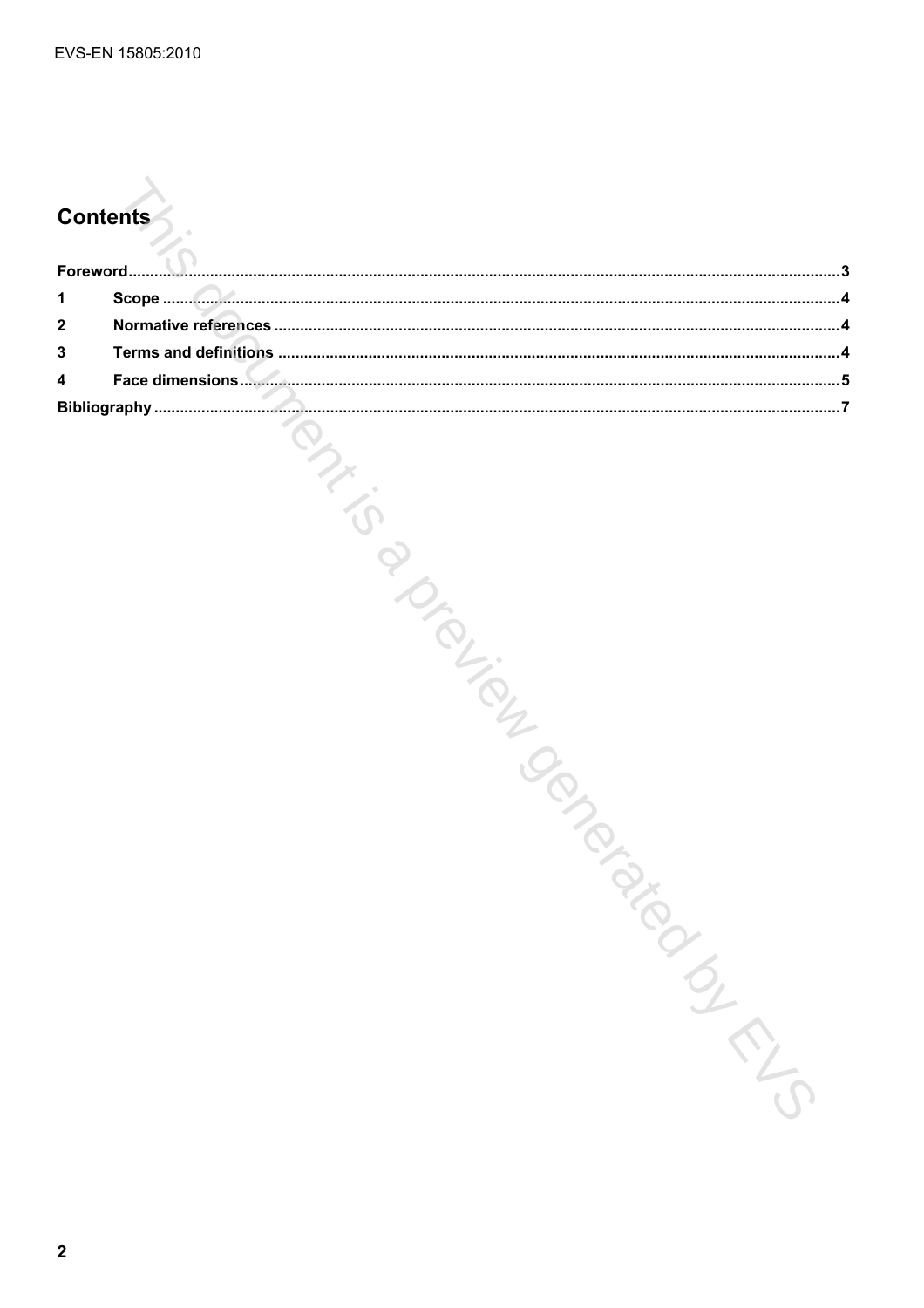## **Foreword**

This document (EN 15805:2009) has been prepared by Technical Committee CEN/TC 195 "Air filters for general air cleaning", the secretariat of which is held by UNI.

This European Standard shall be given the status of a national standard, either by publication of an identical text or by endorsement, at the latest by June 2010, and conflicting national standards shall be withdrawn at the latest by June 2010.

Attention is drawn to the possibility that some of the elements of this document may be the subject of patent rights. CEN [and/or CENELEC] shall not be held responsible for identifying any or all such patent rights.

This European Standard deals with the dimensions of air filters for general ventilation.

According to the CEN/CENELEC Internal Regulations, the national standards organizations of the following countries are bound to implement this European Standard: Austria, Belgium, Bulgaria, Cyprus, Czech Republic, Denmark, Estonia, Finland, France, Germany, Greece, Hungary, Iceland, Ireland, Italy, Latvia, Lithuania, Luxembourg, Malta, Netherlands, Norway, Poland, Portugal, Romania, Slovakia, Slovenia, Spain, Sweden, Switzerland and the United Kingdom.

Siana.